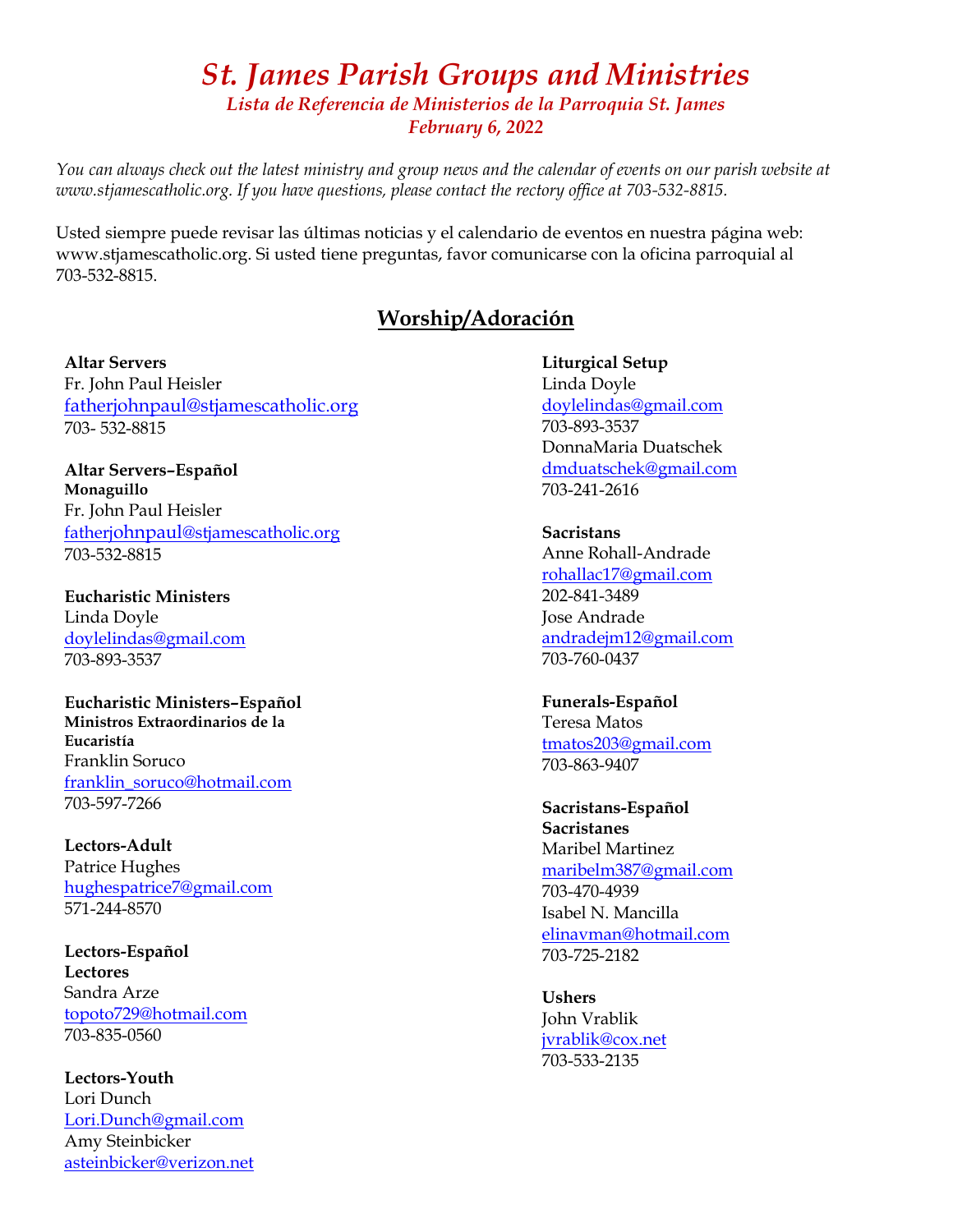**Wedding Coordinators** Elizabeth Hatch [weddings@stjamescatholic.org](mailto:weddings@stjamescatholic.org)

**Church Clean-Up Crew**  DonnaMaria Duatschek [dmduatschek@gmail.com](mailto:dmduatschek@gmail.com) 703-241-2616

**Music-Adult** Don Carolina, Director [dcarolina@stjamescatholic.org](mailto:dcarolina@stjamescatholic.org) 703-532-8815

**Música - Español** José A. Monge, Director [adelymonge07@gmail.com](mailto:adelymonge07@gmail.com) 301-379-1845

**Children's Choir** Natalie Keffalas [nkeffalas](mailto:nkeffalas@stjamesschool.org)[@stjamesschool.org](mailto:nkeffalas@stjamesschool.org) 703-407-7716

**Music-Contemporary** Diana Banister [dlbanister@cox.net](mailto:dlbanister@cox.net) 703-538-1009

**Ushers-Español Ujieres** Jose de la O [jose.delao1963@gmail.com](mailto:jose.delao1963@gmail.com) 703-725-2340

**Sacred Linens** Beth Fidler [cfidler1@cox.net](mailto:cfidler1@cox.net) 703-560-2548

**Church Supplies**  Linda Doyle [doylelindas@gmail.com](mailto:doylelindas@gmail.com) 703-893-3537

**Church Decorations** DonnaMaria Duatschek [dmduatschek@gmail.com](mailto:dmduatschek@gmail.com) 703-241-2616

**Eucharistic Adoration** Julie Marx [JulieMarx14@gmail.com](mailto:JulieMarx14@gmail.com)

## **Formation/Formación**

#### **School**

Main Office [office@saintjamesschool.org](mailto:office@saintjamesschool.org) 703-533-1182 Mary Sue Carwile, IHM, Principal 703-533-1182 x101

**Baptisms – Español Bautismos** Victor Mendez [vmz777@yahoo.com](mailto:vmz777@yahoo.com) 571-239-5772

**Parish Religious Education Program Programa de Educación Religiosa** [religioused@saintjamesschool.org](mailto:religioused@saintjamesschool.org) [dre@stjamesschool.org](mailto:dre@stjamesschool.org) 703-533-1182x104 (Office) Sister Regina Rosarii McLallen, IHM, Director

703-533-1182 x103

**Legion of Mary** 

Sally Done sa[lly@donefamily.com](mailto:sally@donefamily.com) 703-618-2088 Nancy Parrotta [nancyparrotta@hotmail.com](mailto:nancyparrotta@hotmail.com) 703-534-1779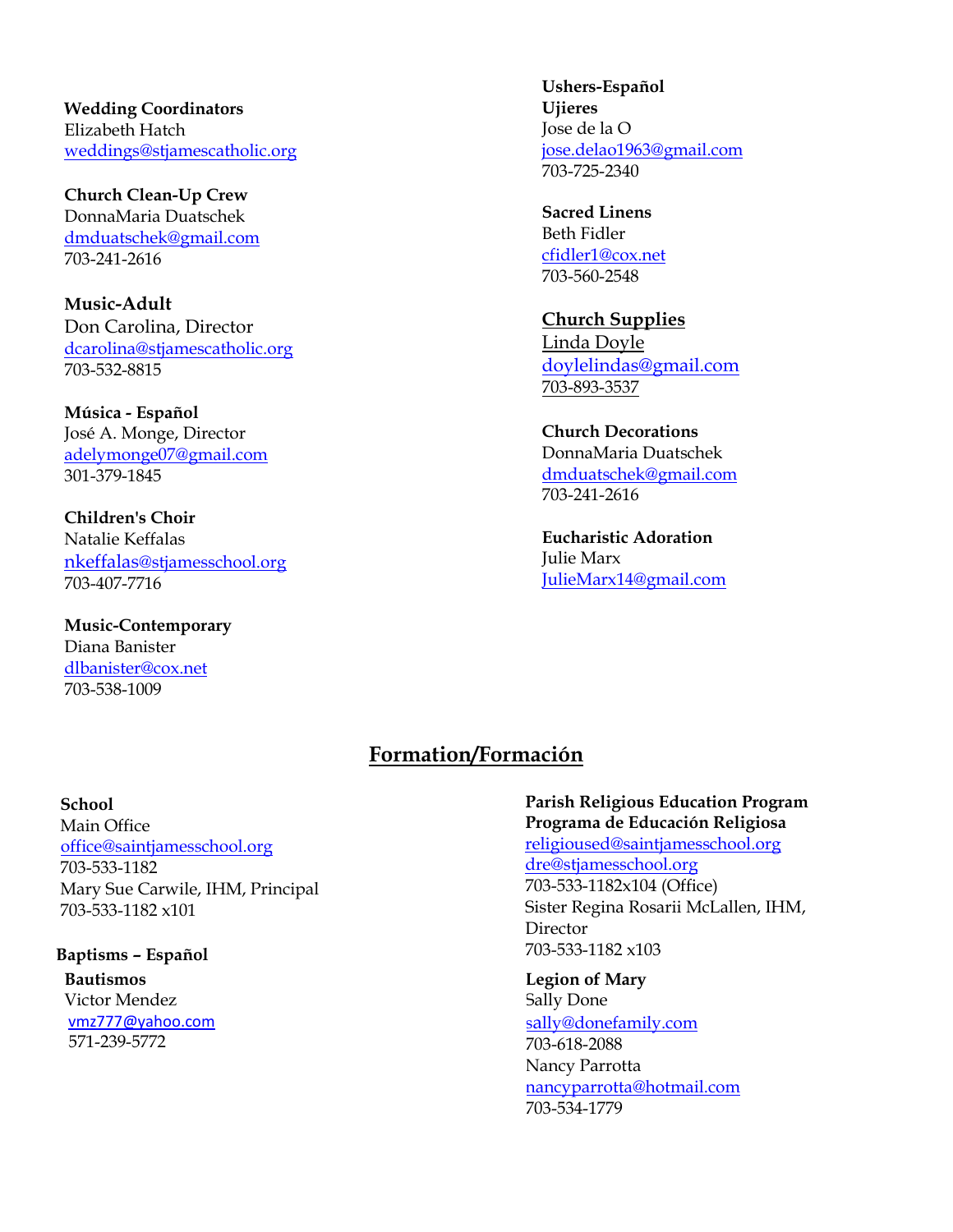**RCIA**  Fr. Joseph Vu [fathervu@stjamescatholic.org](mailto:fathervu@stjamescatholic.org) John Yun [johnmyun@gmail.com](mailto:johnmyun@gmail.com) 703-346-9106

**RCIA-Español** Frances Wilson [fqwilson@verizon.net](mailto:fqwilson@verizon.net) 703-626-7771

**Book Rack**  Carol Breen [cbreen11@verizon.net](mailto:cbreen11@verizon.net) 703-204-2243

**Church Library**  DonnaMaria Duatschek [dmduatschek@gmail.com](mailto:dmduatschek@gmail.com) 703-241-2616

**PTO President**  Liz Barry [pto@saintjamesschool.org](mailto:pto@saintjamesschool.org) 703-533-1182

**Vocations Liason** Patrick Matheny [phdfishing@gmail.com](mailto:phdfishing@gmail.com) 571-338-9797

 **Legion of Mary-Español Legión de Maria** Maria Hercules [lindaherc@yahoo.com](mailto:lindaherc@yahoo.com) 703-655-4391

 **Bible Studies**  Jane Harvey [harveyjmc@gmail.com](mailto:harveyjmc@gmail.com) 703-819-5201

 **Grupo de Oracion – Santiago Apostol** Jesus Alberto-Coordinator 571-269-3059 email: [jesus2902@gmail.com](https://mail.stjamescatholic.org/owa/redir.aspx?C=TY1avtfJmri1t1J9NnNnplTPqnw-w9MIIlQ2dsYl3a7GkzdB2b3ZCA..&URL=mailto%3ajesus2902%40gmail.com) Karina Espana - Sub-coordinator Phone: 703-587-2639 email: [karinaespana90@gmail.com](https://mail.stjamescatholic.org/owa/redir.aspx?C=GgdkQ60BTcNDaZiQBKnoWuVA_7mskZw1kb9Uw_rCc7DGkzdB2b3ZCA..&URL=mailto%3akarinaespana90%40gmail.com)

**Community of God's Love Charismatic Prayer Group**  Angela Dinkle [jasamber3@cox.net](mailto:jasamber3@cox.net) 571-228-0512

 **Divine Mercy Cenacle** Yvonne McCool [YMMcCool@outlook.com](mailto:YMMcCool@outlook.com)

## **Service and Fellowship Servicio y Compañerismo**

**Bereavement Ministry** Vacant

**Hospitality** Vacant

**American Heritage Girls**  Robin Yaghmour [ahgtroopva0681@gmail.com](mailto:ahgtroopva0681@gmail.com)

### **Social Outreach**

Laura Stricker [laurastricker@hotmail.com](mailto:laurastricker@hotmail.com) 703-534-1460 Susan Jackson [bard\\_susan@msn.com](mailto:bard_susan@msn.com) 703-533-3482 Patti DeBuck [patti.debuck@gmail.com](mailto:patti.debuck@gmail.com) 703-314-6536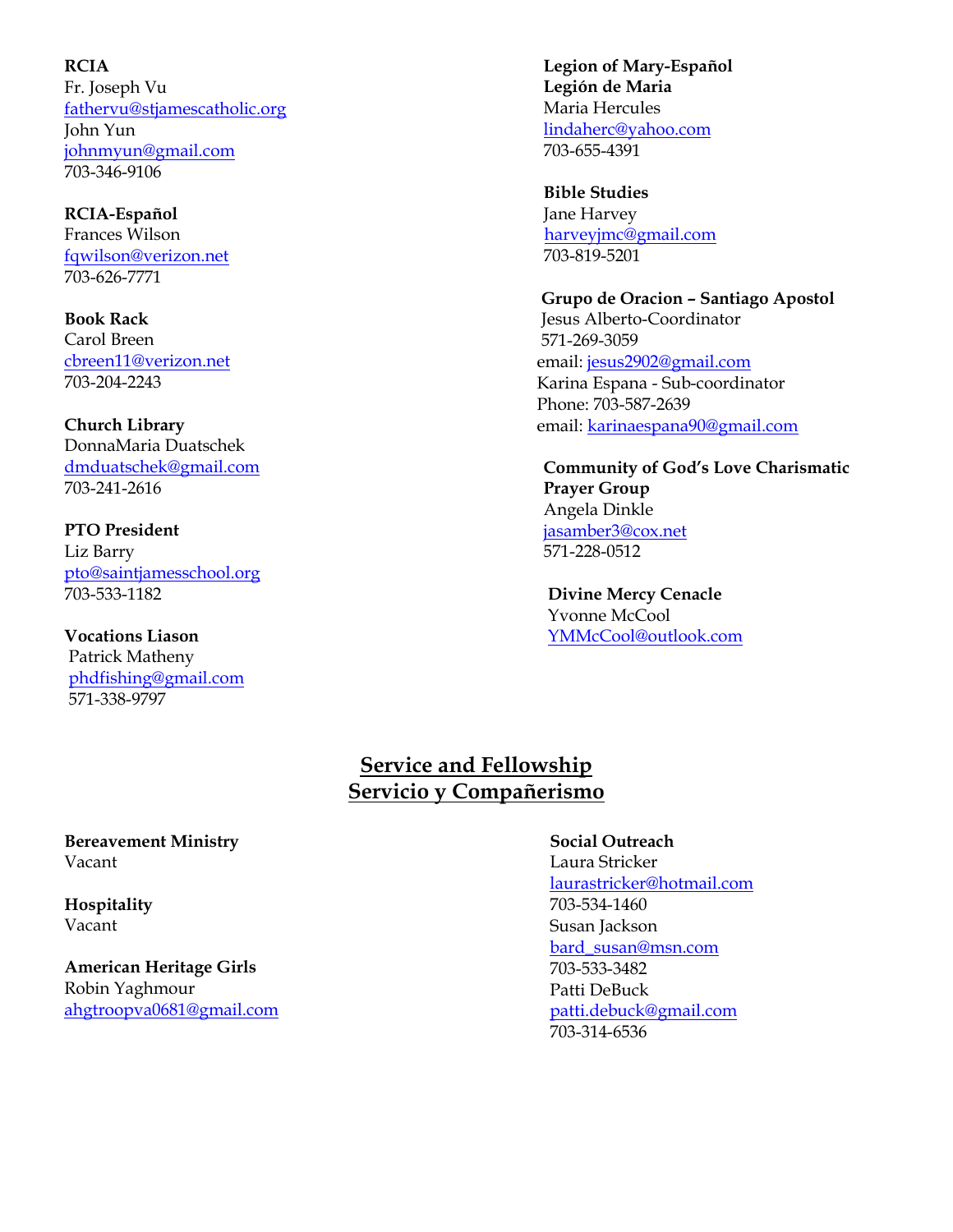**Boy Scouts** Carolyn Mraz [cehendry@hotmail.com](mailto:cehendry@hotmail.com)

**Cub Scouts** Jason R. Brost [jason.brost@gmail.com](mailto:jason.brost@gmail.com) 646-321-2733

**Girl Scouts**  Kelli Edwards [Kelli\\_anne1@yahoo.com](mailto:Kelli_anne1@yahoo.com)

**St. James Men's Group** Jeremy Sewall [jeremysewall@gmail.com](mailto:jeremysewall@gmail.com) Austin Middleton [austin\\_midd@hotmail.com](mailto:austin_midd@hotmail.com) Charley Roberts [charley.roberts@prodigy.net](mailto:charley.roberts@prodigy.net)

**Collection Counters** Anita Clark [anitaclark@verizon.net](mailto:anitaclark@verizon.net) 703-356-3206

**St. James Young Professionals** Aaron Tishkoff [aarondt@umich.edu](mailto:aarondt@umich.edu) Molly Loesel [mollyloesel@gmail.com](mailto:mollyloesel@gmail.com)

**Lenten Fish Fry/Fish Fry de Cuaresma** Timothy Aubry [traubry@gmail.com](mailto:traubry@gmail.com) 703-846-9803

**Knights of Columbus, Arlington Council 2473** Scott Wanek [scott.wanek@icloud.com](mailto:scott.wanek@icloud.com)

**Ministry of the Sick – Español Ministerio de los Enfermos** Vacant

#### **Catholic Youth Organization**

Jerry Garren [gerald.garren@gmail.com](mailto:gerald.garren@gmail.com) 202-498-1638 Curt Smith [bcurti7@hotmail.com](mailto:bcurti7@hotmail.com) 703-395-0753

**Finance Committee**  Samuel Starr [samuelpstarr@gmail.com](mailto:samuelpstarr@gmail.com) 703-927-0032

**Youth Ministry**  Fr. John Paul Heisler [fatherjohnpaul@stjamescatholic.org](mailto:fatherjohnpaul@stjamescatholic.org)  703-532-8815

**St. James Seniors** Mary Anne Stallings [Maryannes1935@gmail.com](mailto:Maryannes1935@gmail.com) Cae Gilley [lorourke1@cox.net](mailto:lorourke1@cox.net) 703-533-384

**Ecumenical and Interfaith Representative** Julie M. Conroy [jmtconroy@gmail.com](mailto:jmtconroy@gmail.com) 703-864-4712

**Creation Care Ministry** Zoey Maraist [zoeydimauro@gmail.com](mailto:zoeydimauro@gmail.com) 571-241-9244

**Respect Life Group** Richard Hunter [stjameslife@gmail.com](mailto:stjameslife@gmail.com) 703-241-1424